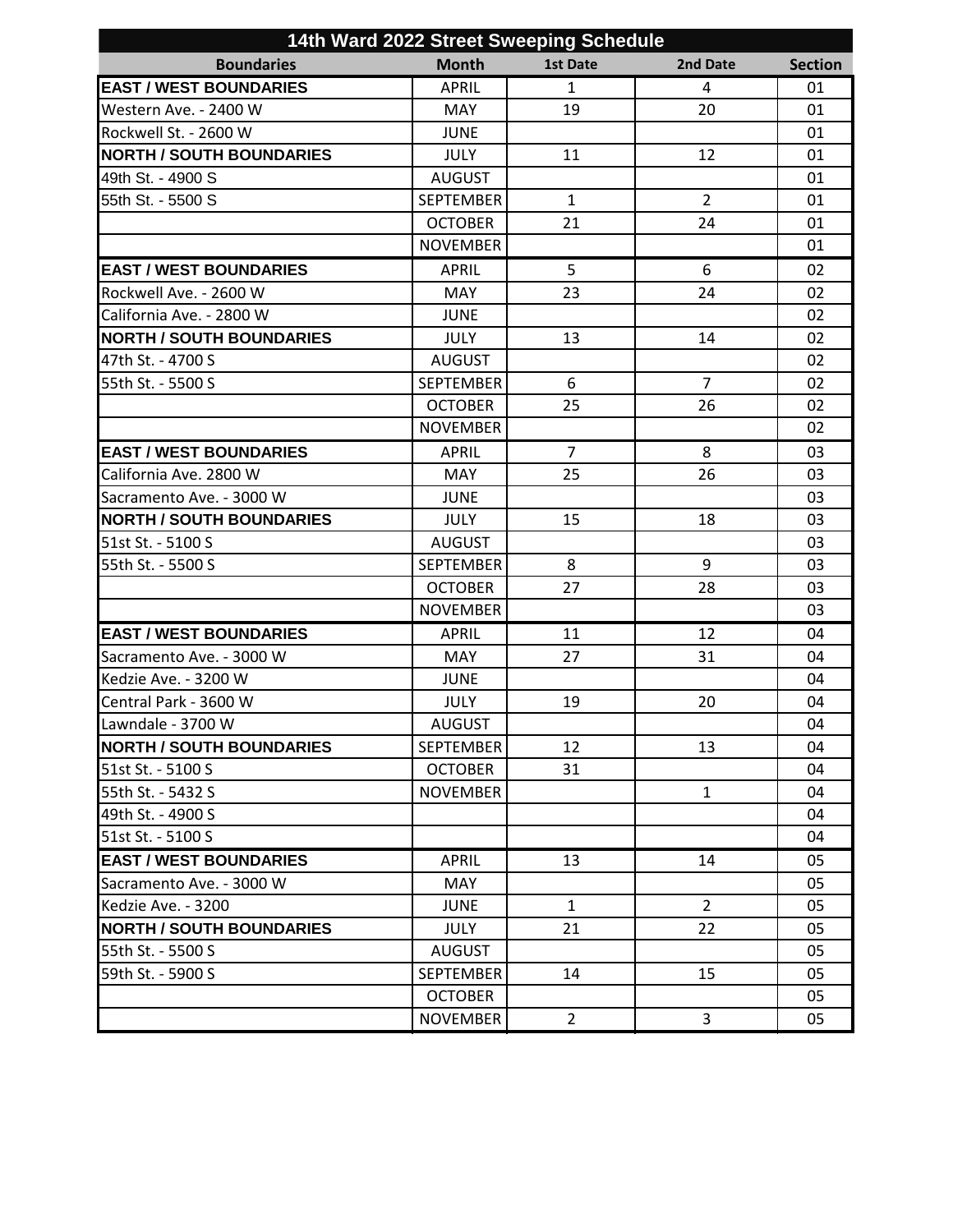| 14th Ward 2022 Street Sweeping Schedule |                  |                 |                |                |  |
|-----------------------------------------|------------------|-----------------|----------------|----------------|--|
| <b>Boundaries</b>                       | <b>Month</b>     | <b>1st Date</b> | 2nd Date       | <b>Section</b> |  |
| <b>EAST / WEST BOUNDARIES</b>           | <b>APRIL</b>     | 15              | 18             | 06             |  |
| Kedzie Ave. - 3232 W                    | MAY              |                 |                | 06             |  |
| Christiana Ave. - 3320 W                | <b>JUNE</b>      | 3               | 6              | 06             |  |
| <b>NORTH / SOUTH BOUNDARIES</b>         | <b>JULY</b>      | 25              | 26             | 06             |  |
| 50th St. - 5000 S                       | <b>AUGUST</b>    |                 |                | 06             |  |
| 57th St. - 5700 S                       | <b>SEPTEMBER</b> | 16              | 19             | 06             |  |
|                                         | <b>OCTOBER</b>   |                 |                | 06             |  |
|                                         | <b>NOVEMBER</b>  | 4               | $\overline{7}$ | 06             |  |
| <b>EAST / WEST BOUNDARIES</b>           | <b>APRIL</b>     | 19              | 20             | 07             |  |
| Christiana - 3400 W                     | <b>MAY</b>       |                 |                | 07             |  |
| St. Louis Ave. 3500 W                   | <b>JUNE</b>      | $\overline{7}$  | 8              | 07             |  |
| <b>NORTH / SOUTH BOUNDARIES</b>         | <b>JULY</b>      | 27              | 28             | 07             |  |
| 50th St. - 5000 S                       | <b>AUGUST</b>    |                 |                | 07             |  |
| 57th St. - 5700 S                       | <b>SEPTEMBER</b> | 20              | 21             | 07             |  |
|                                         | <b>OCTOBER</b>   |                 |                | 07             |  |
|                                         | <b>NOVEMBER</b>  | 8               | 9              | 07             |  |
| <b>EAST / WEST BOUNDARIES</b>           | <b>APRIL</b>     | 21              | 22             | 08             |  |
| Normandy Ave. - 6700 W                  | <b>MAY</b>       |                 |                | 08             |  |
| Moody Ave. - 6132 W                     | <b>JUNE</b>      | 9               | 10             | 08             |  |
| <b>NORTH / SOUTH BOUNDARIES</b>         | <b>JULY</b>      | 29              |                | 08             |  |
| 51st St. - 5100 S                       | <b>AUGUST</b>    |                 | $\mathbf{1}$   | 08             |  |
| 53rd St. - 5300 S                       | <b>SEPTEMBER</b> | 22              | 23             | 08             |  |
|                                         | <b>OCTOBER</b>   |                 |                | 08             |  |
|                                         | <b>NOVEMBER</b>  | 10              | 11             | 08             |  |
| <b>EAST / WEST BOUNDARIES</b>           | <b>APRIL</b>     | 25              | 26             | 09             |  |
| Moody Ave. - 6132 W                     | <b>MAY</b>       |                 |                | 09             |  |
| Central Ave. - 5600 W                   | <b>JUNE</b>      | 13              | 14             | 09             |  |
| Mayfiel -5900 W                         | <b>JULY</b>      |                 |                | 09             |  |
| Central Ave. - 5600 W                   | AUGUST           | $\overline{2}$  | 3              | 09             |  |
| <b>NORTH / SOUTH BOUNDARIES</b>         | <b>SEPTEMBER</b> | 26              | 27             | 09             |  |
| 51st St. - 5100 S                       | <b>OCTOBER</b>   |                 |                | 09             |  |
| 53rd St. - 5300 S                       | <b>NOVEMBER</b>  | 14              | 15             | 09             |  |
| 51st St. - 5100 S                       |                  |                 |                | 09             |  |
| Archer Ave. - 5400 S                    |                  |                 |                | 09             |  |
| <b>EAST / WEST BOUNDARIES</b>           | <b>APRIL</b>     | 27              | 28             | 10             |  |
| Central Ave. - 5600 W                   | <b>MAY</b>       |                 |                | 10             |  |
| Lavergne-5000 W                         | <b>JUNE</b>      | 15              | 16             | 10             |  |
| <b>NORTH / SOUTH BOUNDARIES</b>         | <b>JULY</b>      |                 |                | 10             |  |
| 51st St. - 5100 S                       | <b>AUGUST</b>    | $\overline{4}$  | 5              | 10             |  |
| Archer Ave. - 5400 S                    | <b>SEPTEMBER</b> | 28              | 29             | 10             |  |
|                                         | <b>OCTOBER</b>   |                 |                | 10             |  |
|                                         | <b>NOVEMBER</b>  | 16              | 17             | 10             |  |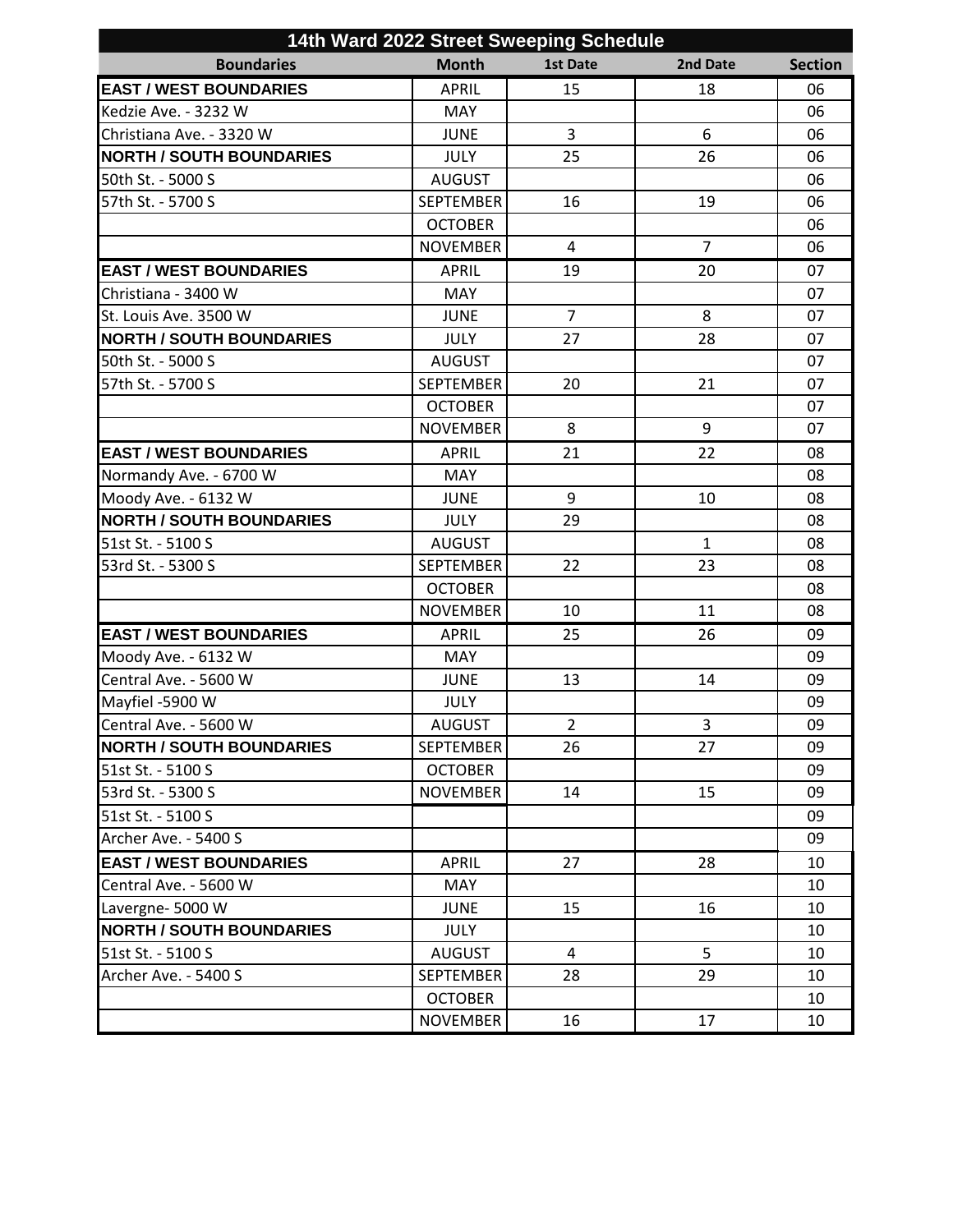| 14th Ward 2022 Street Sweeping Schedule |                  |          |                |                |  |
|-----------------------------------------|------------------|----------|----------------|----------------|--|
| <b>Boundaries</b>                       | <b>Month</b>     | 1st Date | 2nd Date       | <b>Section</b> |  |
| <b>EAST / WEST BOUNDARIES</b>           | <b>APRIL</b>     | 29       |                | 11             |  |
| Lavergne - 5000 W                       | <b>MAY</b>       |          | $\overline{2}$ | 11             |  |
| Cicero Ave - 4800 W                     | <b>JUNE</b>      | 17       | 21             | 11             |  |
| Cicero Ave - 4800 W                     | <b>JULY</b>      |          |                | 11             |  |
| Knox Ave. - 4632 W                      | <b>AUGUST</b>    | 8        | 9              | 11             |  |
| <b>NORTH / SOUTH BOUNDARIES</b>         | <b>SEPTEMBER</b> | 30       |                | 11             |  |
| 51st St. - 5100 S                       | <b>OCTOBER</b>   |          | 3              | 11             |  |
| Archer Ave. - 5400 S                    | <b>NOVEMBER</b>  | 18       |                | 11             |  |
| 47th St. - 4700 S                       |                  |          |                |                |  |
| 53rd St. - 5300 S                       |                  |          |                |                |  |
| <b>EAST / WEST BOUNDARIES</b>           | <b>APRIL</b>     |          |                | 12             |  |
| Kilbourne Ave. - 4500 W                 | <b>MAY</b>       | 3        | 4              | 12             |  |
| Keeler Ave. - 4200 W                    | <b>JUNE</b>      | 22       | 23             | 12             |  |
| <b>NORTH / SOUTH BOUNDARIES</b>         | <b>JULY</b>      |          |                | 12             |  |
| 47th St. - 4700 S                       | <b>AUGUST</b>    | 10       | 11             | 12             |  |
| Archer Ave. - 5200 S                    | <b>SEPTEMBER</b> |          |                | 12             |  |
|                                         | <b>OCTOBER</b>   | 4        | 5              | 12             |  |
|                                         | <b>NOVEMBER</b>  | 15       | 16             | 12             |  |
| <b>EAST / WEST BOUNDARIES</b>           | <b>APRIL</b>     |          |                | 13             |  |
| Keeler Ave. - 4200 W                    | <b>MAY</b>       | 5        | 6              | 13             |  |
| Pulaski Rd. - 4000 W                    | <b>JUNE</b>      | 24       | 27             | 13             |  |
| <b>NORTH / SOUTH BOUNDARIES</b>         | <b>JULY</b>      |          |                | 13             |  |
| 46th St. - 4600 S                       | <b>AUGUST</b>    | 12       | 15             | 13             |  |
| 51st St. - 5100 S                       | <b>SEPTEMBER</b> |          |                | 13             |  |
|                                         | <b>OCTOBER</b>   | 6        | $\overline{7}$ | 13             |  |
|                                         | <b>NOVEMBER</b>  | 17       | 18             | 13             |  |
| <b>EAST / WEST BOUNDARIES</b>           | <b>APRIL</b>     |          |                | 14             |  |
| Pulaski Rd. - 4000 W                    | <b>MAY</b>       | 9        | 10             | 14             |  |
| Lawndale Ave. - 3700 W                  | JUNE             | 28       | 29             | 14             |  |
| <b>NORTH / SOUTH BOUNDARIES</b>         | <b>JULY</b>      |          |                | 14             |  |
| 46th St. - 4600 S                       | <b>AUGUST</b>    | 16       | 17             | 14             |  |
| 51st St. - 5100 S                       | <b>SEPTEMBER</b> |          |                | 14             |  |
|                                         | <b>OCTOBER</b>   | 11       | 12             | 14             |  |
|                                         | <b>NOVEMBER</b>  |          |                | 14             |  |
|                                         |                  |          |                |                |  |
| <b>EAST / WEST BOUNDARIES</b>           | <b>APRIL</b>     |          |                | 15             |  |
| Keeler Ave. - 4200 W                    | <b>MAY</b>       | 11       | 12             | 15             |  |
| Hamlin - 3800 W                         | <b>JUNE</b>      | 30       |                | 15             |  |
| <b>NORTH / SOUTH BOUNDARIES</b>         | <b>JULY</b>      |          | $\mathbf{1}$   | 15             |  |
| 43rd St. - 4300 S.                      | <b>AUGUST</b>    | 18       | 19             | 15             |  |
| 46th St. - 4600 S                       | <b>SEPTEMBER</b> |          |                | 15             |  |
|                                         | <b>OCTOBER</b>   | 13       | 14             | 15             |  |
|                                         | <b>NOVEMBER</b>  |          |                | 15             |  |